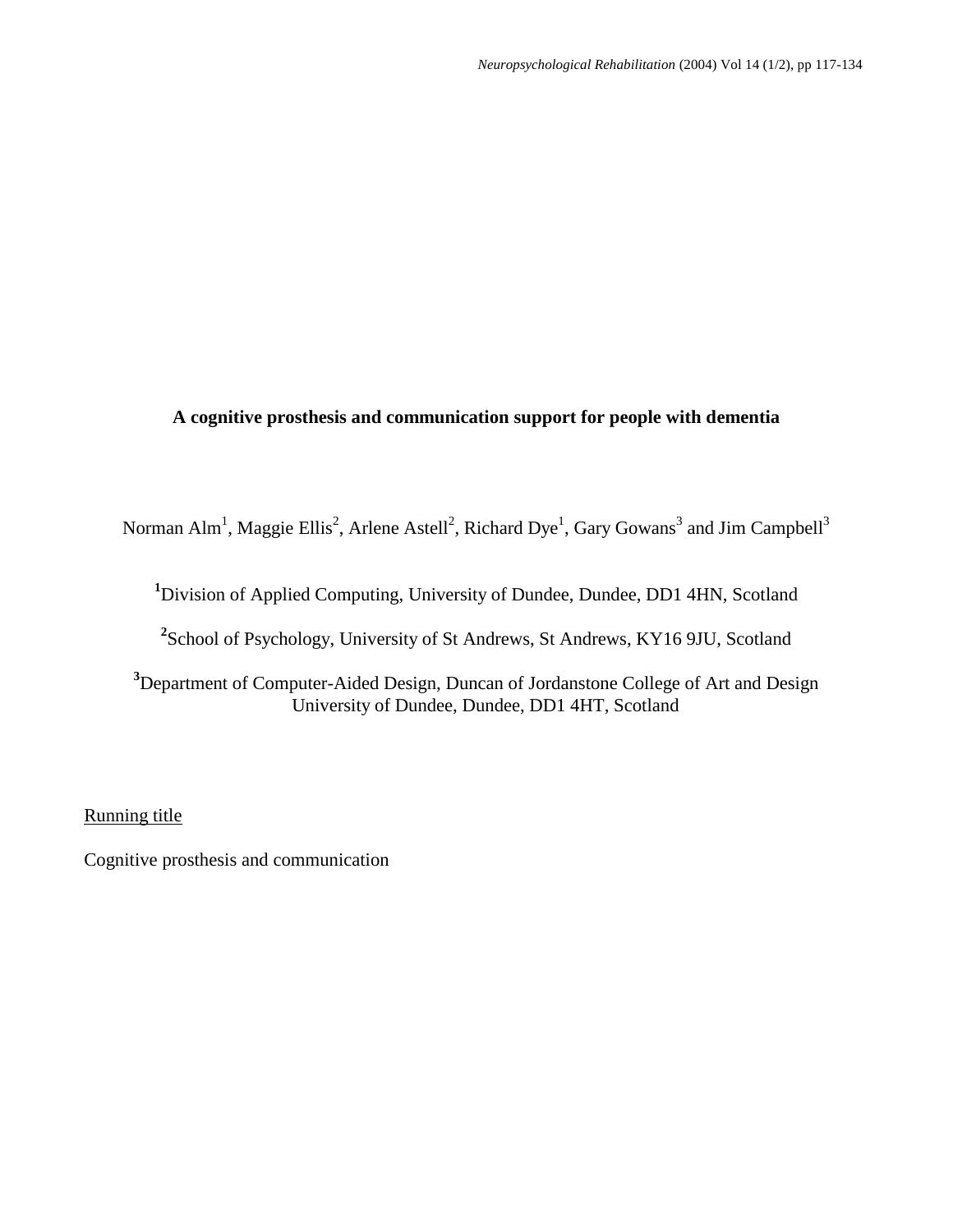# **THE POTENTIAL OF THE COMPUTER AS A COGNITIVE PROSTHESIS**

The potential of computers as augmenters of human intellect has been noted at least since Engelbart's insights (Engelbart 1963). The term 'cognitive prosthesis' has been used to identify the application of this approach to human-computer partnership to problems caused by impairments in cognitive ability. Kirsh, Levine, Fallon-Krueger, and Jaros (1987) set out a useful description of how a cognitive prosthesis might operate in practice. A cognitive prosthesis should provide a compensatory strategy for people with a cognitive impairment that, when added to the user's environment, increases their ability to function effectively. It has been speculated that advances in technology could eventually allow a cognitive prosthesis system to act as a 'companion' for a person with cognitive impairments, helping them by monitoring their activities and offering appropriate prompts and advice (Vanderheiden 1990). Arnott emphasised the importance of drawing the boundaries between the person and the computer so that the person was ultimately in overall control, even if the computer was performing cognitive tasks on their behalf (Arnott 1990). Alm, Waller and Newell have argued that systems which assist non-speaking people to communicate will need to operate at the level of a cognitive prosthesis if realistic rates of communicate are to be achieved (Alm, Waller, Newell 1996). Cole and his team have developed a range of compensatory systems for people with acquired cognitive impairments, and emphasise in their work the need for highly personalisable systems (Cole 1999).

Computers do seem to have the potential to act as a kind of scaffolding to support cognitive tasks, taking over some functions which have been affected by illness, accident, or aging. Computers might also provide prompts for daily living, if they were able to track successfully the user's sequence of tasks and actions. One area which such developments would be welcome is in supplying support for elderly people with dementia and their carers. We have been working in this idea through a number of exploratory projects. The starting point for some of the thinking behind these projects was our previous work on helping non-speaking people to communicate through computer-based systems.

## **SUPPORT FOR COMMUNICATION BY PHYSICALLY IMPAIRED NON-SPEAKING PEOPLE**

Some of the work done to improve communication systems for people who are unable to speak due to physical impairment has involved developing innovative ways of providing computer generated support for the communication. This support has at times acted as a cognitive prosthesis, by assisting the communication through taking over some of the cognitive processes involved when we interact through language.

For severely physically impaired non-speaking people, even with current speech output technology, speaking rates of 2-10 words per minute are common, whereas unimpaired speech proceeds at 150-200 words per minute. In an attempt to improve this, a certain amount of progress has been made in the area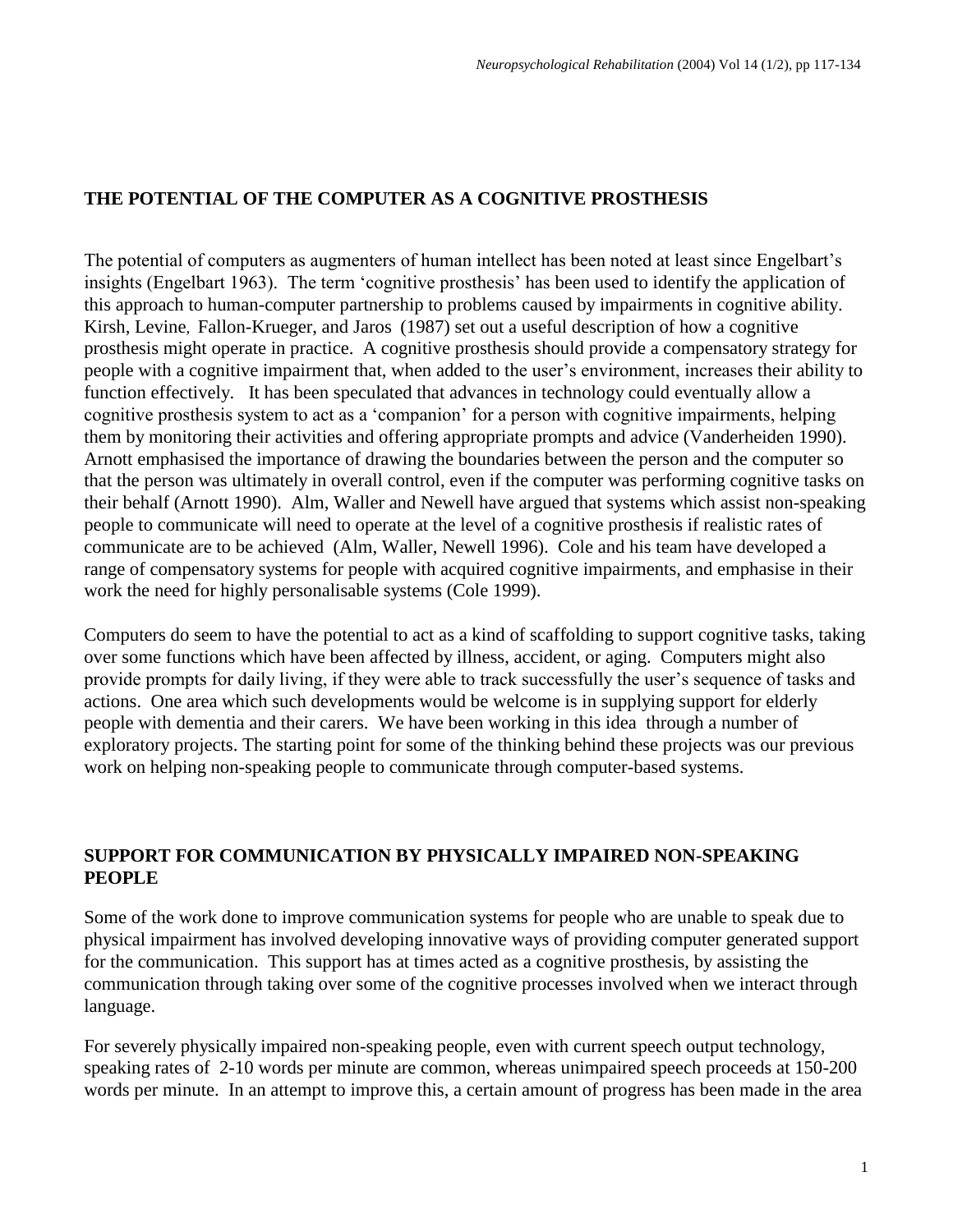of using computers to replace or augment some of the cognitive aspects of communication. Although the cognitive processes underlying language use are incompletely understood, a number of theories which attempt to explain language use have been used to improve the functionality of communication systems for non-speaking people. This approach to the problem usually involves paying attention to the pragmatics of language, that is, language as it is used in context. Instead of focusing on the word-byword building blocks which compose an utterance, taking a 'bottom up' approach, the interaction as a whole is analysed, paying attention to its goals, taking a 'top-down' approach to the communication. This may well be a realistic simulation of the natural process, since the production of speech by an unimpaired speaker occurs at such a rate that conscious processing and controlling of the speech at a micro-level is not possible. In common with other learned skills, speech is produced to some extent, automatically, with the speaker being aware of giving high level instructions to the speech production system, but leaving the details of its implementation to the system.

A number of projects have been carried out taking this approach to communication, and increasing the communication rate considerably through the use of prestored conversational material. The CHAT prototype gave the user the ability to move easily through the more formulaic stages of daily interactions, such as openings, closings, and giving feedback to other speakers (Alm, Arnott & Newell, 1992). Another system, called TALK, experimented with modelling the way in which topic shifting occurs in a step-wise fashion during a casual conversation (Alm, Todman, Elder & Newell, 1993). Work has also been carried out investigating the usefulness of providing users with scripts for use in common daily situations (Dye, Alm, Arnott, Harper & Morrison, 1998).

What these projects have in common is providing the user with a partial model of communication, a structure within which reusable utterances are stored. Because the structure closely follows the way a conversation proceeds, utterances are made available to the user in a timely and appropriate way. Having developed such a structure in order to make it easier for users to have the right utterance at the right time, it became clear that the same structure could act as a prompt for communication, as well as being a passive store of useful utterances. This aspect of such systems in fact caused some debate about the desirability of prompting conversational directions, when one overall intention was to improve the individual's conversational control. Because the amount of conversational control possible at 2-10 words per minute is severely restricted, this argument seems to be a matter of judgement about tradeoffs. It is relevant to note, however, that opportunism is a feature of a great deal of casual conversation in any case.

An opportunity presented itself to examine a positive impact of the prompting ability of these systems, and also to see a communication system as a type of cognitive prosthesis, with the development of a communication system for people with aphasia, where communicative and cognitive difficulties were inseparable (Waller, Dennis, Cairns, Brodie, Newell & Morrison, 1995). This system stored personal narratives which the person with aphasia entered with the help of family members. Once entered, the narrative could then be called up by the person and spoken out sentence by sentence, to create interaction sessions which were enjoyed both by the person using the system and their conversation partners. This provision of prompts for communication, based on a model of the interaction, is an idea which has now led to a new area of development : cognitive and communication support for people with dementia.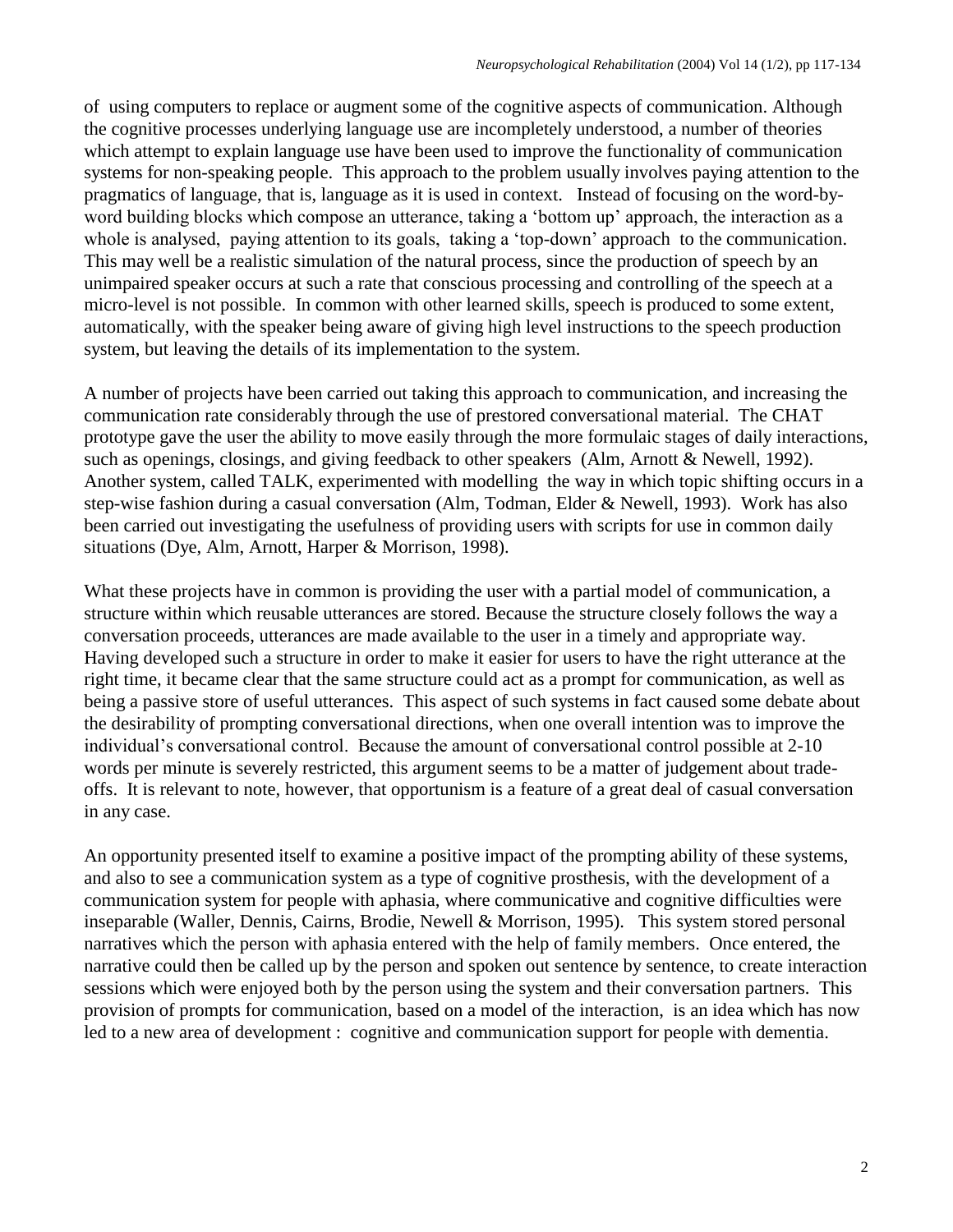## **THE CHALLENGE OF DEMENTIA**

As the proportion of the elderly population in many countries is increasing sharply, the number of older people who have dementia or other difficulties and are in need of support in their daily life will correspondingly increase. The numbers of people in the UK over the age of 65 are predicted to increase from 9.25 million in 1996 to 12 million in 2021. The number of people aged over 75 will have doubled and the number over 90 will have more than tripled. The USA Census Bureau states that the chances of having a disability increases with age, and shows that more than half of the population who are 65 or over have a disability (U.S. Bureau of the Census, 1995). A significant proportion of these disabilities are cognitive in nature. Currently one in four of those over 80 have dementia. Along with the social and economic challenges this brings, people with dementia also require support for the practicalities of daily living. In addition, the quality of life and well being of the person with dementia and their carers must also be considered.

Dementia, which involves the impairment of short term memory, presents a serious challenge for both the person with dementia and for their family and carers. It can rule out many social activities and interactions, since these depend on a working short term memory for effective participation. Impairment of short-term memory can affect even the basic ability to communicate. As Azuma and Bayles point out: 'Perhaps the most devastating consequence of dementia, to both caregivers and patients, is the progressive decline in communicative ability resulting from deteriorating memory and intellect' (Azuma & Bayles 1997).

## **REMINISCENCE AS A COMMUNICATION SUPPORT**

It has been suggested that improving the relationship between carers and people with dementia could be a most appropriate aim of dementia care (Jackson, 1991). It is also recognised that the provision of a positive interaction, at whatever level a person with dementia understands it, can be considered a successful intervention (Woods, 1994). Finding ways to promote communication in people with dementia is vitally important for a number of reasons. First, communication is such a fundamental part of being human that when people are no longer able to communicate successfully they are treated as somehow less than human. This dehumanisation is, sadly, commonly seen in the treatment of people with dementia (Kittwood, 1990). Second, caring for someone with dementia can be frustrating and upsetting. When communication fails, carers are left to infer intention and meaning from behaviour and this can have negative consequences, such as believing incorrectly that someone is deliberately being difficult. Third, there is a progressive and uneven breakdown in communicative abilities in dementia. Thus the apparent loss of some abilities does not mean a person can no longer communicate altogether. Consequently, interventions must be targeted at the relatively intact functions (Astell & Harley, 1998; Azuma and Bayles, 1997; Rau, 1993).

Short-term memory impairments can of course make various aspects of conversation very difficult and frustrating for the conversation partner. However, activities that do not require the person with dementia to keep a conversation topic active can provide a satisfying and interesting interaction for both parties. It is important to discover ways of continuing to interact with the person with dementia which as far as possible provide carers with a picture of the whole person and not just a set of needs, and which give the person with dementia a chance to experience satisfying communication. One technique that has proved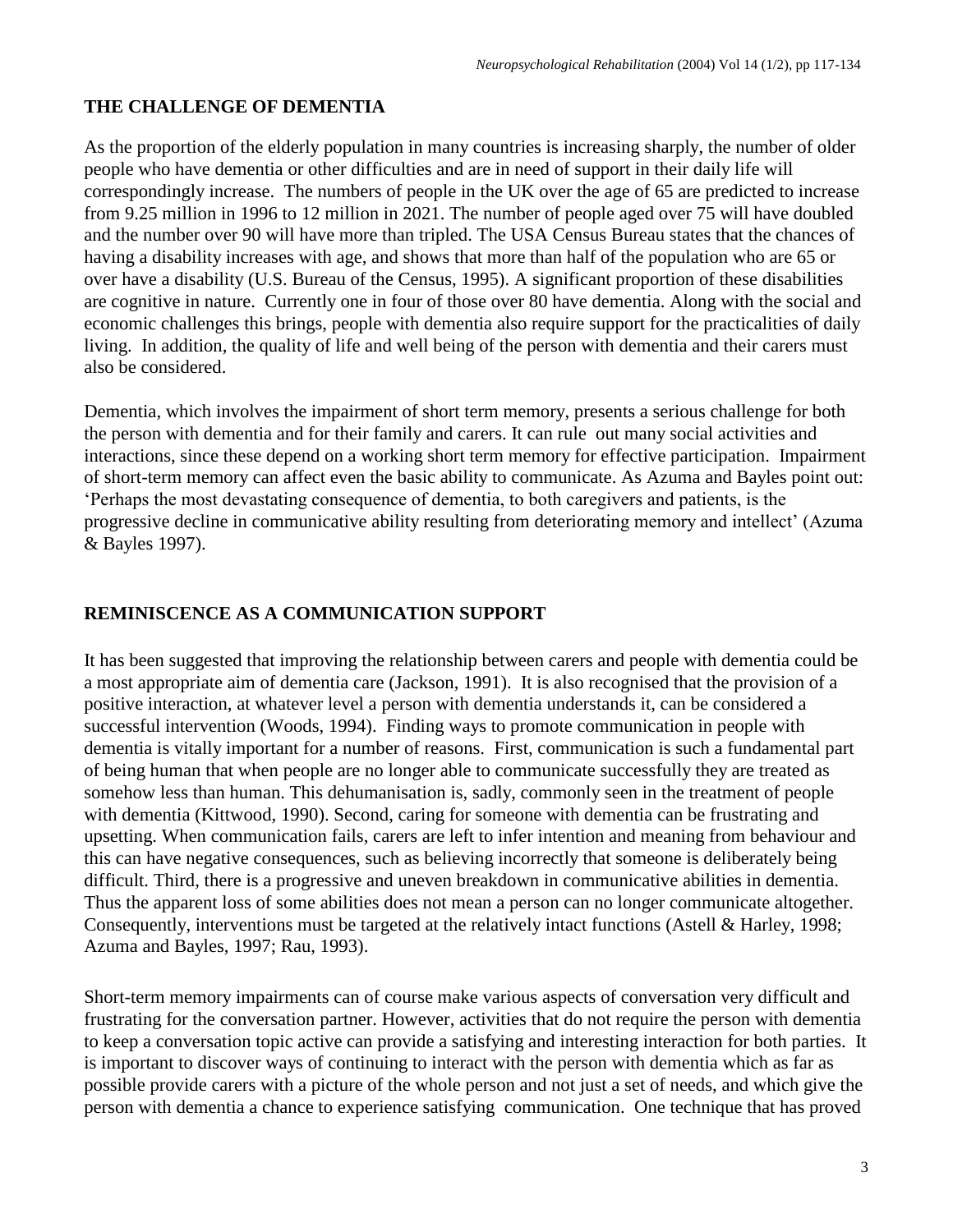effective for both the person with dementia and caregiver in this respect is reminiscence work (Baines, Saxby & Ehlert, 1987; Finnema, Dröes, Ribb & Van Tilburg, 1999). This takes advantage of the fact that long-term memory may be relatively intact, even where the person's short-term memory is severely affected. Reminiscence sessions are typically carried out by creating a scrapbook of photos and other memorabilia, and may incorporate audio and video tapes. These materials become not only a memory aid, but a support to communication, partly replacing the person's own lost ability to deal with immediate memories (such as what they said five minutes ago), while encouraging them to employ their still effective long-term memory (such as what happened forty years ago).

Reminiscence is of course a natural and valuable form of interaction for older people in general. It can give them 'a dignity, a sense of purpose, in going back over their lives and passing on valuable information to a younger generation' (Thompson, 1978). Woods has identified several aims for this type of experience: 'Reminiscence [has] … a variety of goals, including increased communication and socialisation, and providing pleasure and entertainment' (Woods, 1999). As well as being valuable to older people in general, reminiscence can also serve as an important tool to empower older people who have dementia (Feil, 1993; Sheridan, 1992) Thus, help with reminiscence provides not only a tool to stimulate interaction, but also a contribution to improved quality of life for the person with dementia and their family. It has been suggested that the 'main impact' of reminiscence is the positive effect it has on communication in general (Woods, 1994).

## **POSSIBILITIES FOR MULTIMEDIA**

Recent work on using videos to present life histories for people with dementia has shown that new technologies, where sensitively and appropriately applied, can bring a substantial added impact to supportive and therapeutic activities for people with cognitive problems (Cohen 2000). Multi-media systems could provide a richness of interaction which is particularly appropriate for those elderly people with diminishing sensory and intellectual capabilities. For people who are quite severely affected by dementia, with no functioning short-term memory, computer-aided reminiscence could act as an aid to conversation with their families and caregivers.

A reminiscence experience based on a computer, using multimedia techniques, might provide a livelier and more engaging form of reminiscence activity and thus communication support than previously available methods. Reminiscence sessions make use of a variety of separate media. It can be very time consuming searching for a particular photo, sound or film clip. Bringing all these media together into a multi-media system could mean a more integrated framework for a reminiscence session and save valuable time. Multimedia technology affords the seamless inclusion of text, photographs, graphics, sound and film recordings, and also the ability to link the various items together in a dynamic and flexible way. The effective design of multimedia systems is currently in its early stages. If it is not well, done, the potential benefits of multimedia may not be realised. As Preece pointed out: '… the key question is how can this technology be harnessed to facilitate learning and human endeavour … if such systems are not well designed ... they will create psychological problems for users' (Preece, 1993).

A 'hypermedia' (information link) structure has proved to be very powerful in establishing the popularity of the World Wide Web on the internet. The user is invited to interact with the material presented in a more lively way than by just looking at text and pictures on a page. Interestingly, the highly flexible and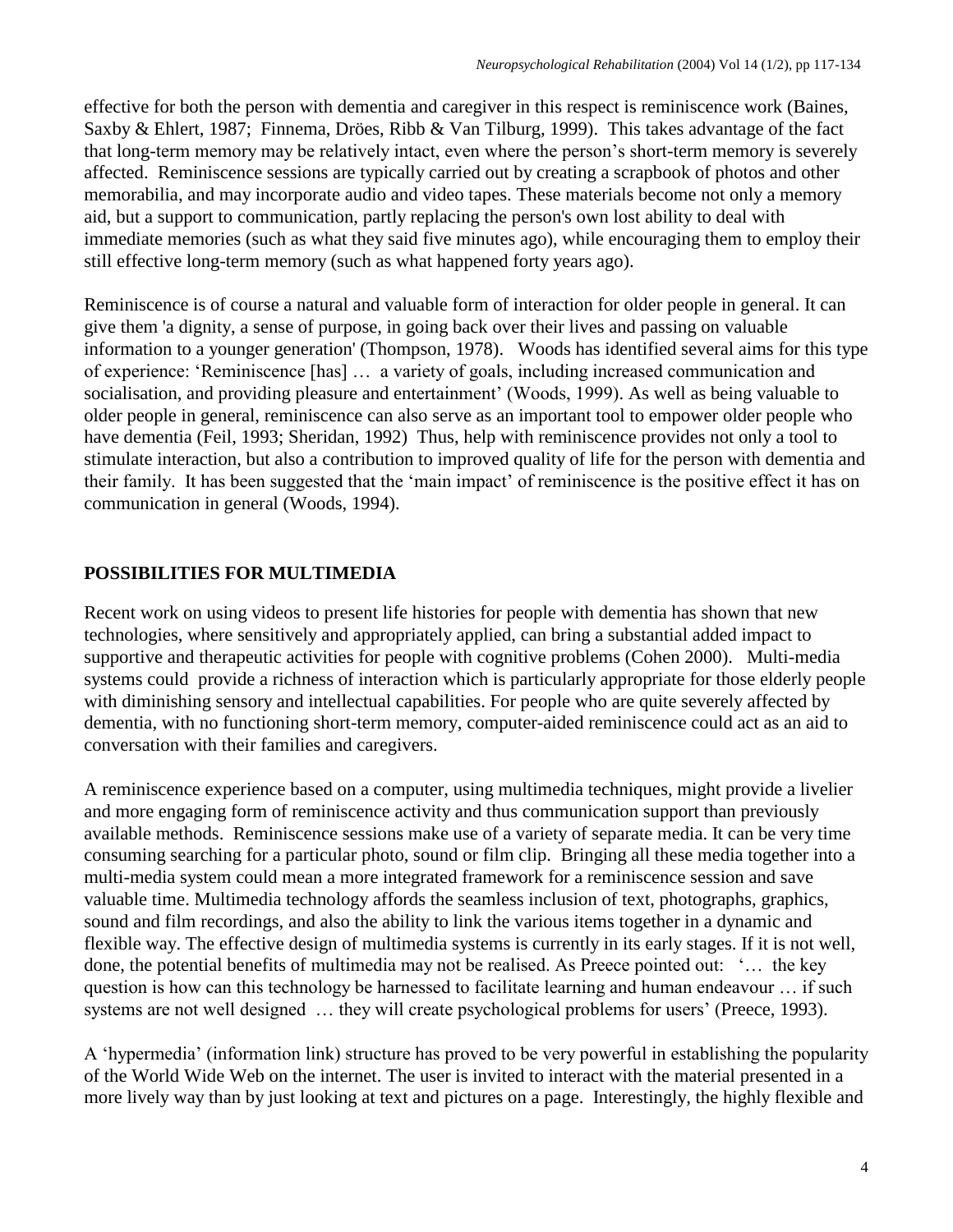multidimensional nature of hypermedia, which has been cited as a potential navigation problem for users may in fact be of benefit for people with memory loss, in that it does not put any penalty on 'losing the place' (Conklin, 1987; Alm et al., 1992; McKerlie & Preece, 1992; Maddy & Brouwer-Janse, 1996; Peiris, Gregor & Alm, 2000). Whatever place the user is in is the right place to be. Exploring and 'getting lost' are actively encouraged as strategies to enjoy experiencing the material. The design challenge for a multimedia system which could act as a communication support is to make the interface engaging while at the same time having it encourage its use as a prompt for conversation away from the screen. The idea is for the user to be prompted into talking about something relevant to their own experience, and when they are finished, to help them locate quickly another topic which they would like to talk about. The multimedia display in this way should act as far as possible as a kind of adjunct visual and auditory memory for the person with cognitive difficulties. The display would ideally present material as if 'in the mind's eye'.

Work has been carried out through a number of projects at Dundee University to test the feasibility and effectiveness of such a multi-media reminiscence system and communication support. It will be essential that such a system be easy to operate, by carers and people with dementia. It is also important that the experience offered be one that can be enjoyed without relying on short term memory.

To test different ways of interacting with such a system, and to experiment with ways of engaging the attention of and providing entertainment for people with dementia, a number of computer based games were devised and evaluated by people with dementia and their carers. The games took as their starting point the work of Cohen, who has devised a board game for people with dementia to enjoy with their families and friends. The game has no competition, no finishing point, and does not rely on memory for successful play (Cohen, 2000). We developed two prototype computer based games with similar features. They invited the user to press a button on the touch screen, which then activated an animation sequence and music. This sequence ended in the production of a graphic and some text, which was designed to elicit some comments from the user. In use, these simple computer games demonstrated the effectiveness of touchscreens with people who were not familiar with computers, including people with dementia. The games were seen to be engaging, and were enjoyed by people with dementia without the need for an effective short-term memory.

In order to explore ways of presenting and organising reminiscence material in a multi-media presentation, a project was carried out with a group of older people at a community centre who were interested in learning about computers. The project developed a tool which older people could use to create a personal reminiscence website, based on both publicly available and their own material. These were people for whom dementia was not a problem. The project aimed to discover how acceptable the use of this technology would be for the purpose, with a group of older people. In order to elicit personal material easily, the system used a combination of pre-stored material and material supplied by the user, including news cuttings, recipes, graphics and text.

The material was assembled with the help of a structured dialogue with the user which incorporated computer interviewing techniques, giving an interactive question and answer session that evoked memories whilst allowing users the freedom to answer in their own words. The system then combined the person's own material with the prestored material, and automatically compiled it for them into an attractive and easy to navigate website. It was concluded that presenting a tool specifically designed for older people, and one which they have a good motivation for using, can help older people with few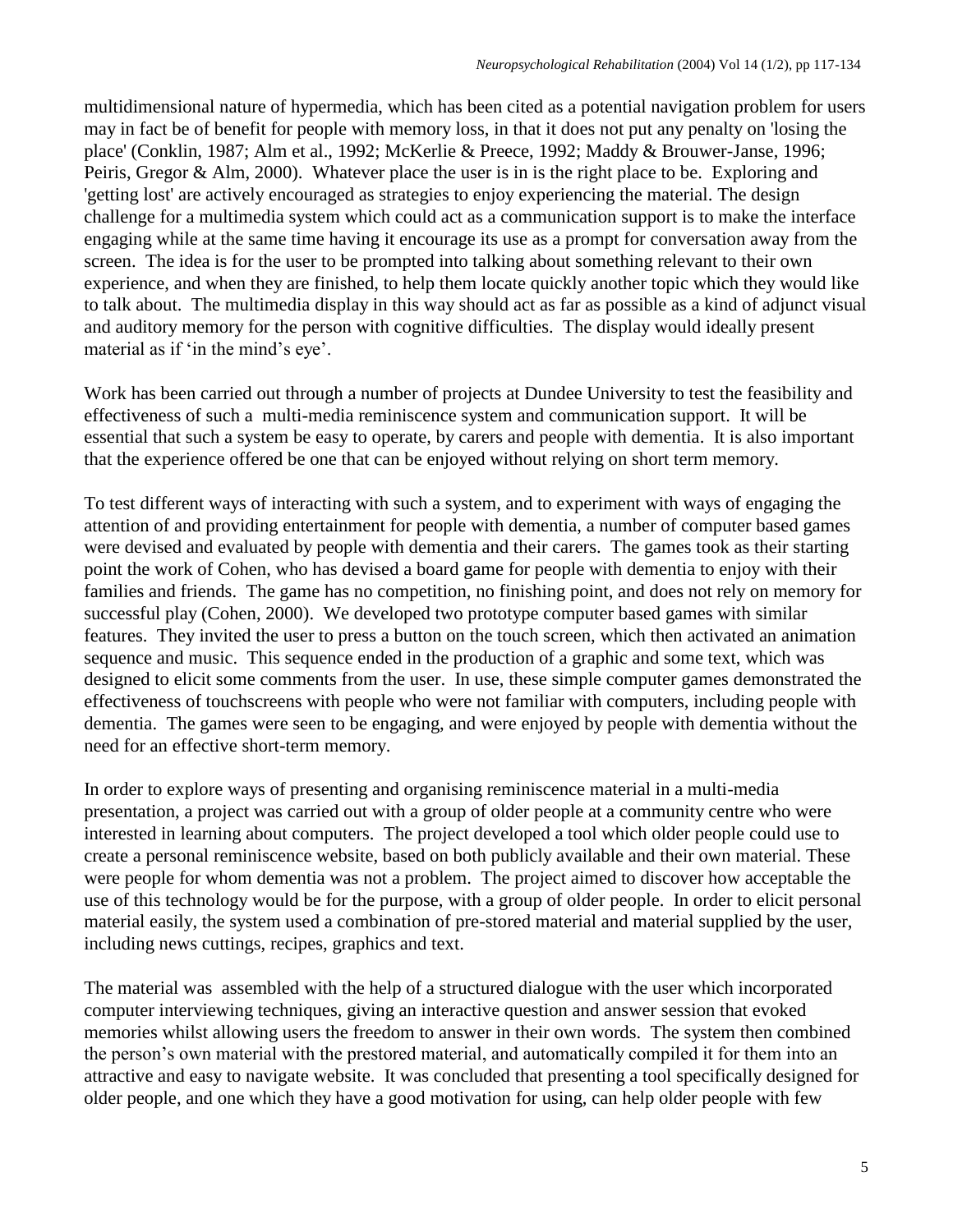computing skills to learn to use the new technology. As well as participating in an enjoyable reminiscence session older people were learning about computers and the World Wide Web. Creating a personal page brought about a sense of achievement in 'mastering' new technology.

This project had a number of aspects. It explored ways to help elderly people to use technology easily, and in a way which they found rewarding and relevant. It was also an investigation of ways to use multimedia to present reminiscence material in an engaging and interesting way. A process of iterative design was used, with continuous feedback from users on a series of prototypes they were shown.

An investigation was then undertaken to determine which aspects of multimedia would be most helpful for such a reminiscence experience specifically for people with dementia, and the best way to present this material. A number of prototype interfaces for a multimedia reminiscence experience were developed. These included text, photographs, videos and songs from the past life of the city. The materials were collected with the assistance of the University and Dundee City archives and library, and the Dundee Heritage Project. The prototypes were demonstrated for people with dementia and staff at a day centre run by Alzheimers Scotland Action on Dementia. The following questions were posed and conclusions drawn from these evaluation sessions :

## *1. Is it better for the display to use the metaphor of a real-life scrapbook or just provide very simple screen display?*

Staff members tended to prefer the simulated scrapbook presentation, but interestingly, this was a reversal of the preference shown by the group of people who had dementia, the majority preferring the simpler screen presentation. The preference shown for the simpler presentation could be due to reduced cognitive ability. Having a simulated book presentation may give the person with dementia more information to process than they are comfortable with. They would first have to see the book and recognise it as such before moving on to seeing the picture.

# *2. How should the scrapbook material best be organised – by subject or by medium?*

The majority of the staff evaluators preferred the arrangement by subject saying it was more logical, some were unsure, however no-one showed a preference for the arrangement by media. The clients with dementia reflected these findings. Despite preferring the arrangement being by subject the majority of evaluators could see benefits from having access to both arrangements. It was concluded that for basic reminiscence sessions the arrangement by subject is preferable. However, access to the arrangement by media should be an option, to make the software available for use in other ways.

## *3. How does each individual medium add to the reminiscence process, and what effects are produced by the various media – sounds, pictures/, videos, music?*

It was found that with videos we used the clients were only able to strongly identify with them when they triggered off specific personal memories, whereas songs and photographs were more generally appreciated. Most of the videos and photographs and all the songs were able to spur conversations however. Attention stayed longest with the songs, which were particularly enjoyed when played repeatedly with everyone singing along. The staff on the other hand felt that some individual clients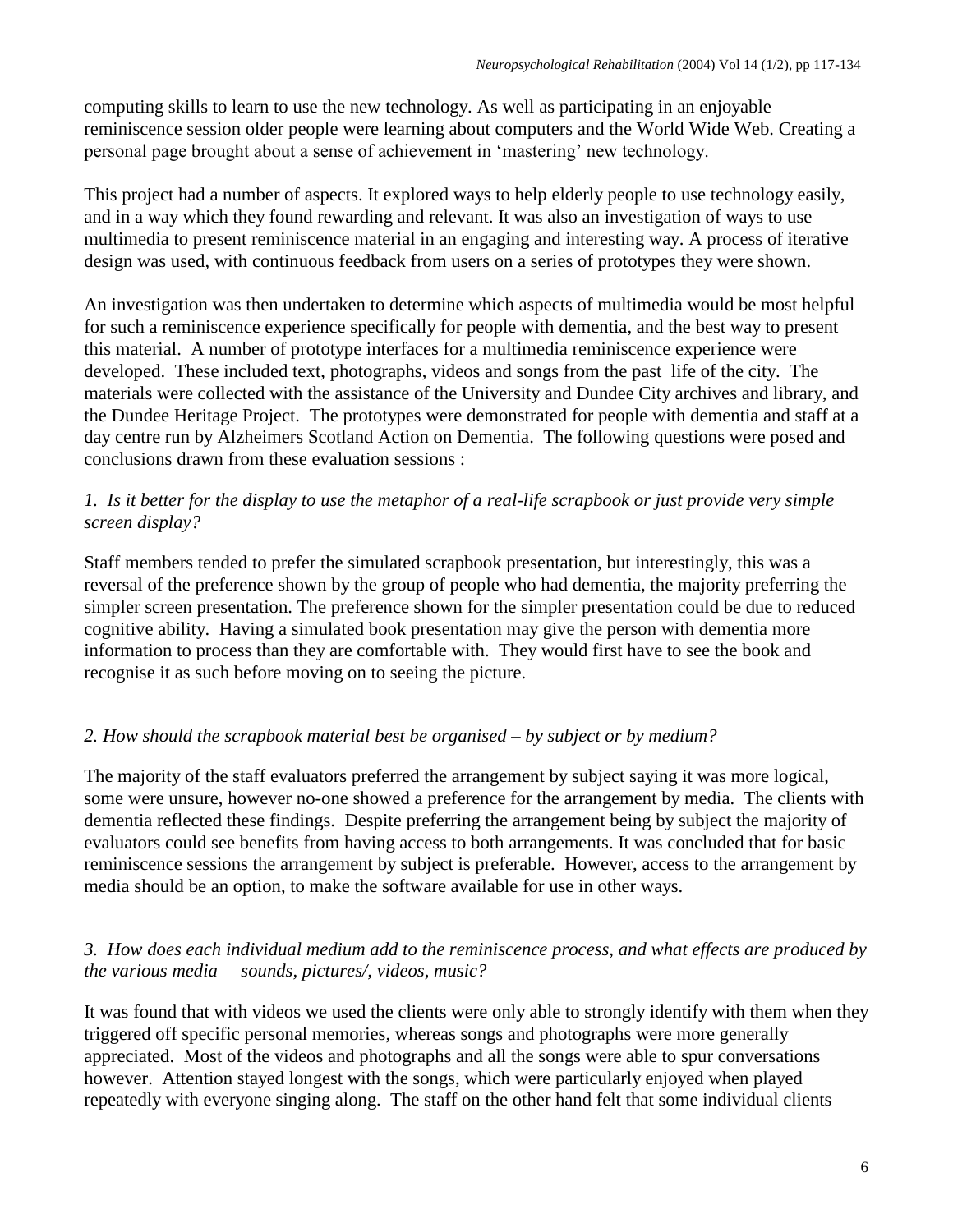enjoyed particular videos most. It is clearly important what the subject of the video is, and this can be so variable that at this stage a firm conclusion is not possible.

One general finding was that the multimedia presentation produced a great deal of interest and motivation from the people with dementia. Staff were also very keen to see the idea developed further. What these studies highlighted was the need for a more thorough exploration of ways in which this technology can be most effective as a support for satisfying conversation. A current project is taking a multidisciplinary approach to answering this question by developing a fully functioning reminiscence experience and communication support.

## **A MULTIDISCIPLINARY PROJECT TO DEVELOP A REMINISCENCE SYSTEM AS A COGNITIVE AND COMMUNICATION AID**

We feel it is important to take a multidisciplinary approach in order to make the multimedia reminiscence system as engaging and effective as possible. From our previous work it is apparent that such a system will need to have sophisticated and reliable software, an engaging and well-designed presentation of the media, and it will need to be based on sound psychological and social principles underlying the interaction. The development of the architecture, navigational methods, and content of the reminiscence experience, along with the collation and digitalisation of an extensive audio/visual archive of material offers a demanding design and development challenge. The researchers are drawn from the fields of computer aided design, applied computing, and the psychology of dementia. The interface and visual look of the system is being devised by a professional graphics designer using a multimedia design package. A software developer with human-computer interaction expertise is carrying out the design and coding of the system structure and navigation methods, designing and building the multimedia database and developing the authoring system. A psychologist is responsible for providing design guidance throughout the development of the system, for creating and maintaining links with potential users and clinical professionals, for giving feedback on the system design as it progresses, and for carrying out the formal evaluations. Design and content advice will also be provided throughout the project by Dundee Social Work Department and Alzheimer Scotland Action on Dementia.

A study has been carried out in day-care settings as to what reminiscence practices are currently employed, what works best and how such sessions might be improved by a multi-media system. The findings suggest that an emphasis should be placed on reminiscence activities that are failure-free and that these should be as relevant as possible to the individual. Contacts with managers and other staff members of both Alzheimer Scotland and Dundee Social Work Department are being maintained and 'link' members of staff have been identified. A group of about 40 people with dementia have been contacted to take part in evaluating the material as it is produced. A further 25 carers and family members are also taking part as sources of ideas for the system and as evaluators of it. A number of sample themes and content items that the system might include have been developed and evaluated by this group.

The identification of appropriate software and hardware has been made : a professional multimedia authoring system accessing a multi-media database and outputting through the largest commercially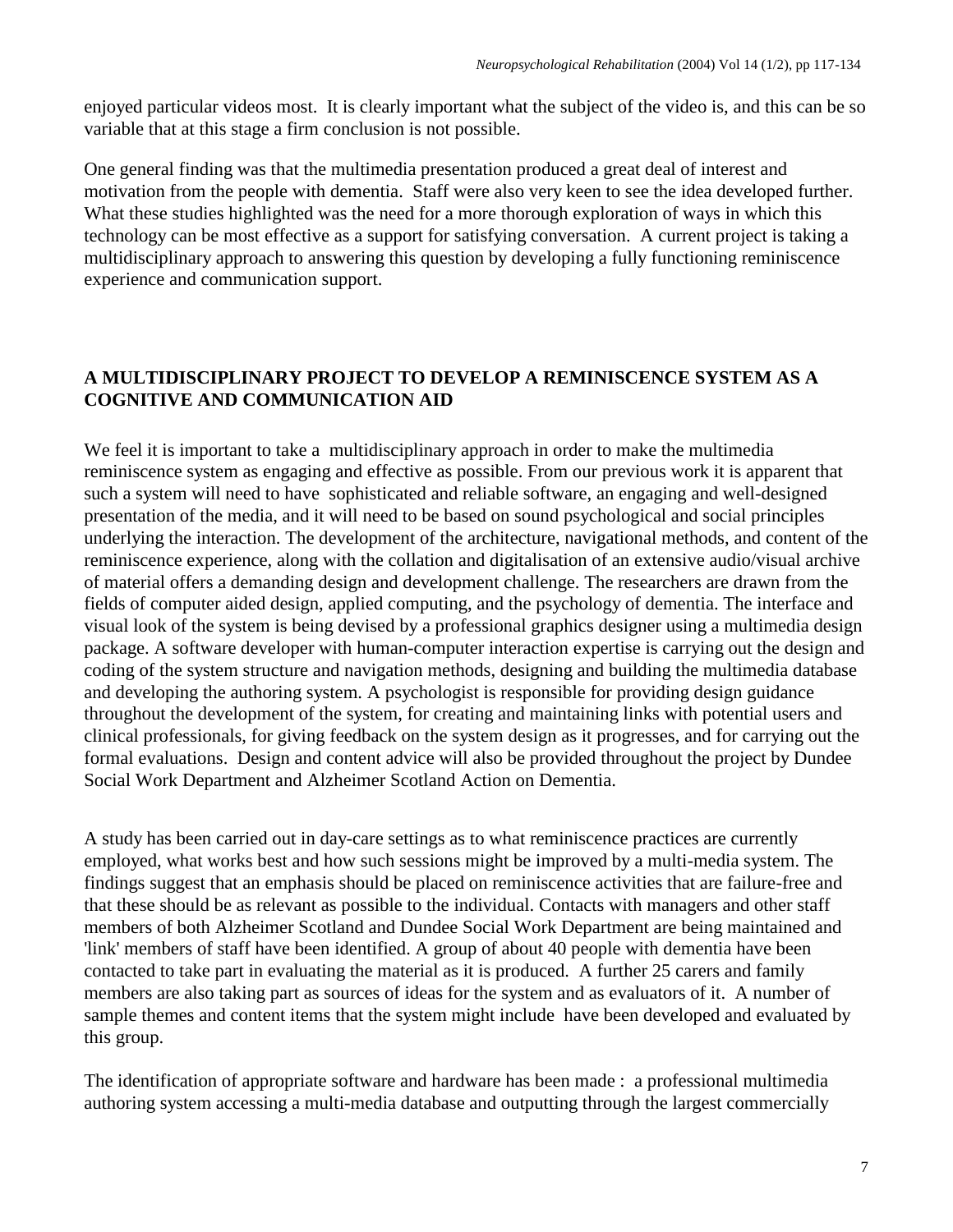available LCD touch-panel display. A structure for the multimedia database has been devised. Random scripting in the programming will ensure that the process of involvement need not be repetitive - each use of the material will be a different experience if desired, while an index or search facility would allow for more predictable options.

Photographic data, film footage (both archive and contemporary), local folk songs, sounds and music, are being identified and collected. The iterative design process has seen the creation of a prototype of the system, incorporating material from sound, video and photographic archives. This initial presentation package has been demonstrated to representatives of both Alzheimer Scotland and Dundee Social Work Department.

The evaluation of the system will include the following considerations :

- (1) Determining what value will be added to a reminiscence experience by providing multi-media capabilities.
	- (a) Its effect on maintaining the interest, involvement of the person with dementia
	- (b) Its effect for carers and family on their enjoyment in keeping company with the person with dementia
	- (c) Its effectiveness in facilitating reminiscence experiences as a group activity
	- (d) Exploring its use as both as an experience in which the session is guided by a participating carer or family member, and, potentially, as a standalone system to be enjoyed by the person with dementia on their own

The system is, in these trials, being compared with attempting to provide the same experience with a paper scrapbook, audio tapes, and video tapes.

- (2) Determining the optimum way to present the experience:
	- (a) Configurable by carer, family member
	- (b) Random pathways through the material chosen by the system
	- (c) Using hypermedia links as opposed to sequential links
- (3) A study of the effect of incorporating personal material into the general collection. Effects to be examined are
	- (a) Degree of interest shown by the person with dementia
	- (b) Degree of interest shown by the carer or family member
	- (c) Quality of the experience in terms of
		- (i) Amount of personal reminiscences it triggers
		- (ii) Views of the experience by the person with dementia and the carer or family member.

Evaluation of the success of the system will consider first its impact on people with dementia, by recording and comparing conversational turns, pointing, laughing, and singing, in a typical period before, during and after using the tool. The system's effect on relatives/family carers of people with dementia is being examined in terms of interactions, speech, smiles, nods, and other non-verbal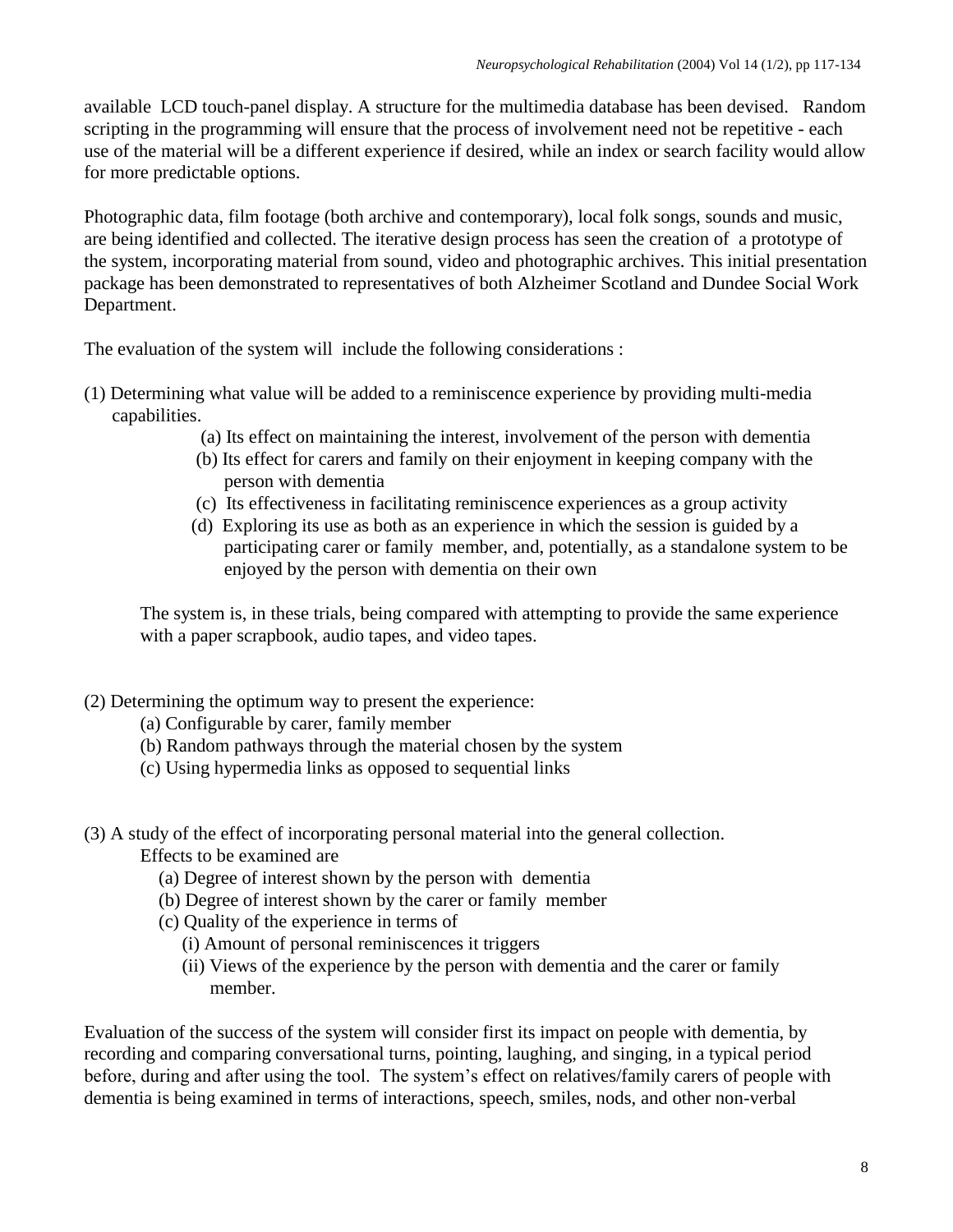measures such as, arm patting and encouraging. Also measures of satisfaction and well being are being administered plus pre- and post study measures of stress/burden. The system's impact on care staff is also being assessed by examining interactions, along with pre- and post measures of attitudes towards clients they have responsibility for and pre- and post measure of job satisfaction and enjoyment. The outcome measures are designed to evaluate the effect on interactions and whether the effect goes beyond the immediate situation. Such evaluation reflects the aims of this project which are to maintain the participation of people with dementia in social activity, to increase positive interactions between carers and visitors and people with dementia, and to provide an enjoyable activity that does not increase stress in visitors, professional care staff or people with dementia.

#### **FINDINGS SO FAR**

The project has reached its first stage, and evaluators have been shown a variety of possible media to include in the system, and also a demonstration of what the multimedia presentation might be. In general, the participants with dementia enjoyed the sessions. Communication was not always related to the subject suggested by the pictures, however the opportunity to interact alone often appeared to have a positive effect. Although some of the memories communicated were unhappy ones, none of the participants became visibly upset and everyone seemed willing to talk about those memories.

The most happy memories and the most conversation seemed to stem from family centred celebrations such as holidays, Christmases and birthdays. Photographs including people seemed to be better at eliciting conversation than just scenes or objects. This may be due to the fact that the people were seen to be acting out what is usually done during the various events, which might have made it easier for participants to elicit memories of their own involvement in these events in the past.

A number of participants did not seem to identify with photographs which portrayed a more affluent lifestyle than they were used to in their earlier days. Photographs which show an older, more modest lifestyle may therefore be suitable replacements for modern-day representations. Participants sometimes described the content of the photographs as opposed to talking about their own memories. This may be because some of the pictures were not relevant to their own past.

Some of the more visually complex photographs were misinterpreted by the participants, which echoes our earlier findings about keeping the presentations as simple as possible while retaining their capacity to engage and stimulate.

This project will we hope produce a number of results. Its explorations of appropriate ways to employ multimedia in guiding users through a reminiscence experience will provide guidelines for future developments in this promising area. More general applications could include reminiscence sessions for older people without dementia, and ease of navigation for all inexperienced users through interactive multi-media systems.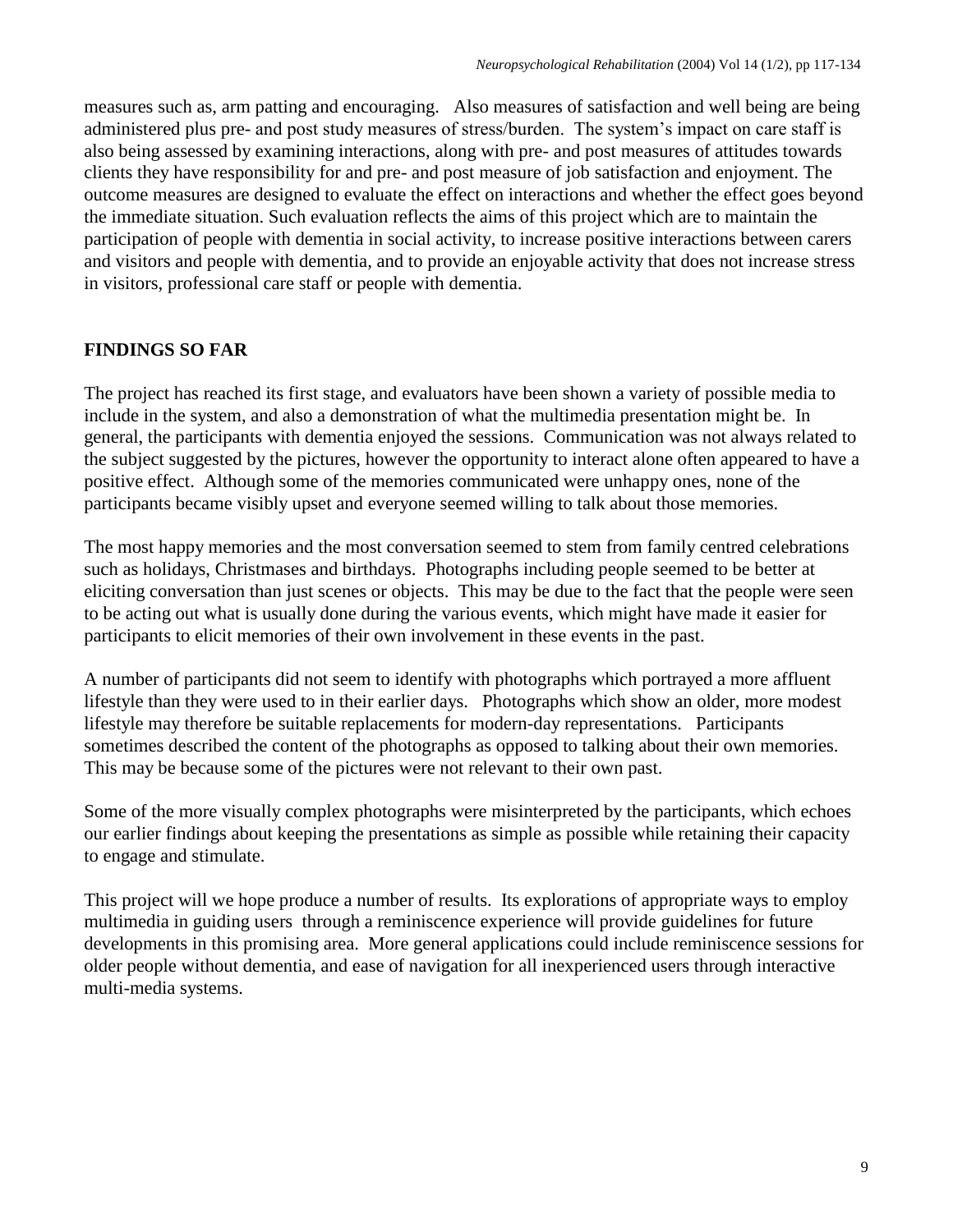## **CONCLUSION**

The realisation of computers as cognitive prostheses and communication supports for people with dementia will depend on good multidisciplinary co-operation, encompassing not only the software structures needed, but good design, and a grounding in the psychological and social realities of the situation that people with dementia find themselves in. We feel a good starting point for communication support is to exploit intact long-term memories through providing prompts and stimulation for reminiscence conversations. The work we have done on this approach so far has demonstrated that computer -based multimedia systems do seem to have the ability to engage the attention and interest of people with dementia. They are usually able to make use of touch screens to control what happens with the interface. What now needs further exploration is just what features of such an experience will work well, and what features are to be avoided, where the aim is to provide a cognitive and communicational prosthesis that supports and stimulates conversation in a way that enriches the interaction between people with dementia and others who want to maintain contact with them.

#### **ACKNOWLEDGEMENTS**

The first stages of this work were partially funded by the British Council in Japan and through a Lloyds TSB Foundation for Scotland / Royal Society of Edinburgh Research Fellowship. The current multimedia reminiscence project is funded by the Engineering and Physical Sciences Research Council, under the EQUAL programme. The advice, assistance and participation of Alzheimers Scotland Action on Dementia and Dundee City Council Social Work Department has been essential to this work.

#### **REFERENCES**

Alm, N., Arnott, J., Newell, A. (1990) Hypertext as a host for an augmentative communication system in *Proceedings of the European Conference on the Advancement of Rehabilitation Technology* (Maastricht, The Netherlands, 1990), ECART, 14.4a-14.4b

Alm, N., Arnott, J., Newell, A. (1992) Prediction and conversational momentum in an augmentative communication system. *Communications of the ACM*. Vol 35, No 5. pp 46-57.

Alm, N., Todman, J., Elder, L., Newell, A. (1993) Computer aided conversation for severely physically impaired non-speaking people. *Proceedings of INTERCHI '93*, pp 236-241.

Alm, N. , Waller, A., Newell, A.F. (1996) Developing computer-based cognitive prostheses. *Communication … Naturally -- Proceedings of the Fourth ISAAC Research Symposium*. Västerås, Sweden: Mälardalen University Press. pp 157-165.

Arnott, J.L. (1990) The communication prosthesis : a problem of human-computer integration. *Proceedings of European Conference on the Advancement of Rehabilitation Technology (ECART),* Maastricht, The Netherlands 5-8 November 1990. Contribution 3.1, (5pp).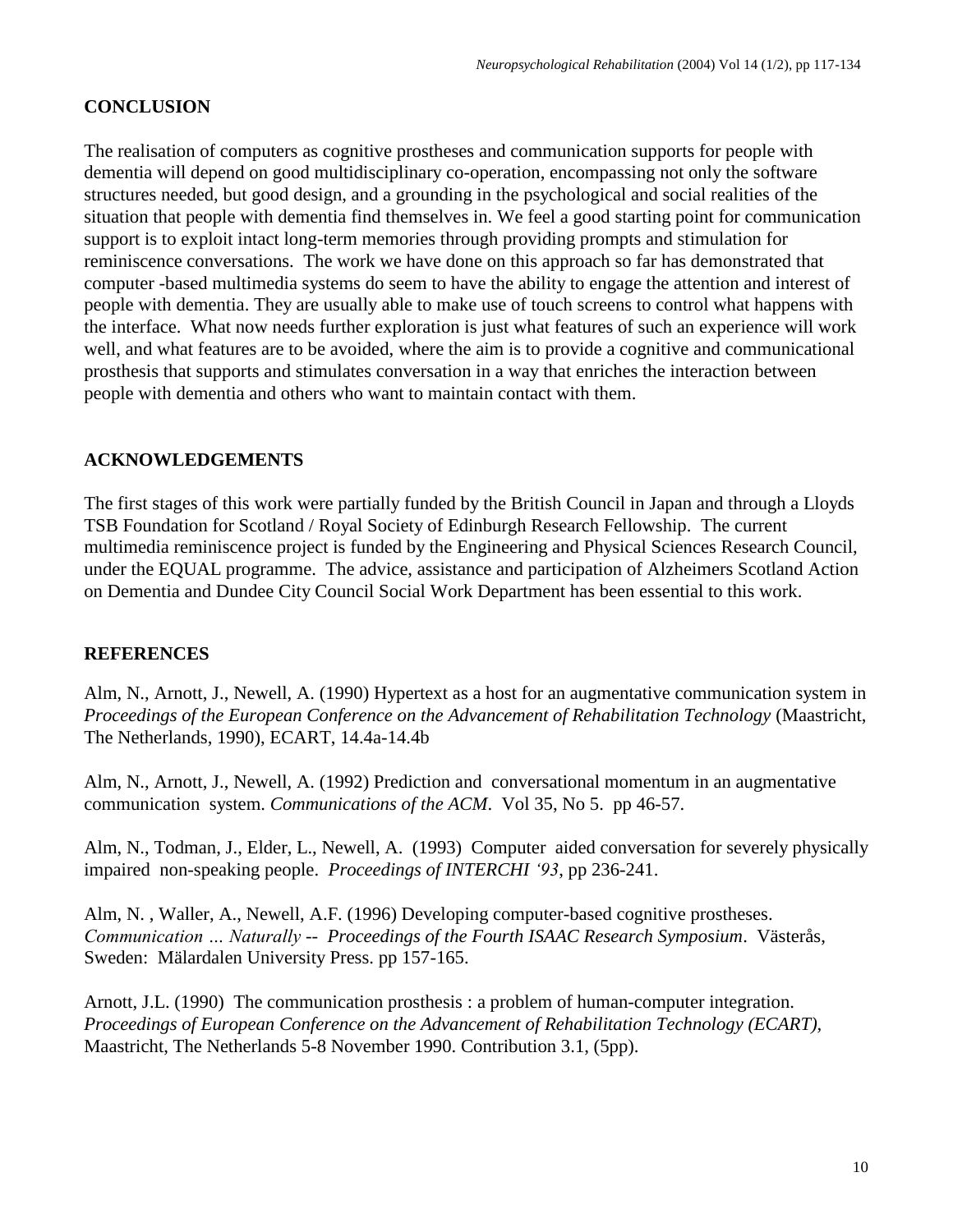Astell, A., Harley, T. (1998) Naming problems in dementia: semantic or lexical? *Aphasiology*, Vol 12, pp 357-374.

Azuma, T., Bayles, J. (1997) Memory impairments underlying language difficulties in dementia. *Topics in Language Disorders*, Vol 18, pp 58-71.

Baines, S., Saxby, P., Ehlert, K. (1987) Reality orientation and reminiscence therapy: a controlled cross over study of elderly confused people. *British Journal of Psychiatry*, 151, pp 222-231.

Cohen, G. (2000) Two new intergenerational interventions for Alzheimer's disease patients and families. *American Journal of Alzheimer's Disease*. Vol 15 No 3. pp 137-142.

Cole, E. (1999) Cognitive prosthetics: an overview to a method of treatment. *NeuroRehabilitation*. Vol 12. pp 39-51.

Conklin, J. (1987) Hypertext: An introduction and a survey. *IEEE Computer*, pp 17-41.

Dye, R., Alm, N., Arnott, J.L., Harper, G., Morrison, A. (1998) A script-based AAC system for transactional interaction. *Natural Language Engineering*, Vol 4 No 1, pp 57-71.

Engelbart, D.C. (1963) A conceptual framework for the augmentation of man's intellect. In *Vistas in Information Handling*. Washington DC: Spartan Books, pp 1-13.

Feil, Naomi (1993) *The Validation Breakthrough*. Health Professions Press, Maryland.

Finnema, E., Dröes, R-M, Ribbe, M., Van Tilburg, W. (1999) The effects of emotion-oriented approaches in the care for persons suffering from dementia: a review of the literature. *International Journal of Geriatric Psychiatry*, Vol 15, pp 141-161.

Jackson, A. (1991) To reminisce or not to reminisce. *Irish Journal of Psychological Medicine*, Vol 8, pp 147-148.

Kirsh, N., Levine, S., Fallon-Krueger, M., Jaros, L. (1987) The microcomputer as an 'orthotic' device for patients with cognitive deficits. *Journal of Head Trauma Rehabilitation*. Vol 2 No 4, pp 77-86.

Kitwood, T. (1990) The dialectics of dementia: with particular reference to Alzheimer's disease. *Ageing and Society*, Vol 10, pp 177-196.

Maddy, D. Brouwer-Janse (1996) User centred design, the contour of multimedia, theoretical and empirical developments, *Academia Research Monograph 19*. Ch12. Luton: John Libbey Media.

McKerlie, D and Preece, J. (1992) The hypermedia effect: more than just the sum of its parts, in *Proceedings of the St.Petersburg HCI Conference*, pp 115-127.

Peiris, R., Gregor, P., Alm, N. (2000) The effects of simulating human conversational style in a computer-based interview. *Interacting with Computers*, Vol 12 No 6, pp 635-650.